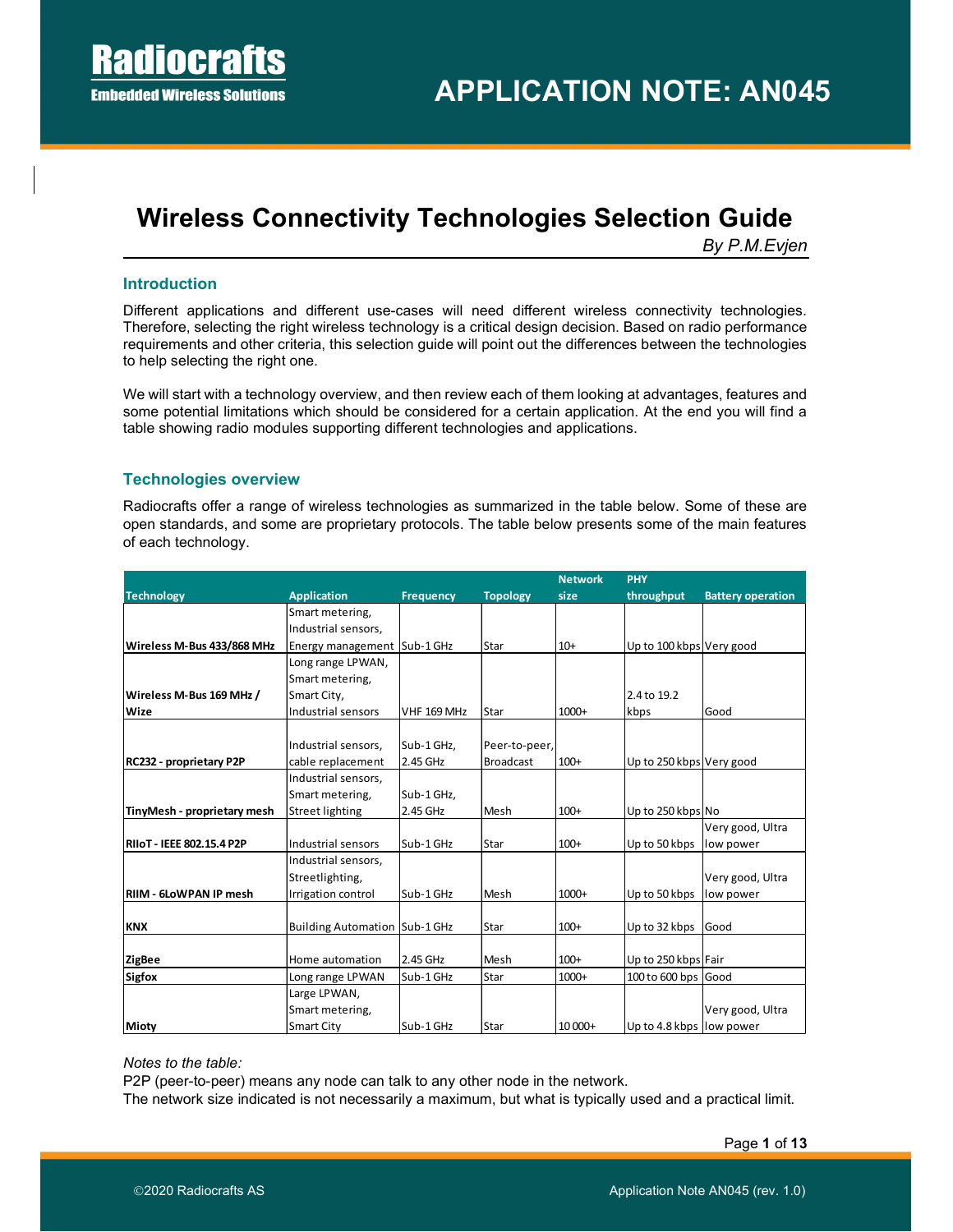## Wireless M-Bus (UHF)

#### Network type

Wireless M-Bus (Metering bus) is a standard (European Norm) that was developed for utility meter data communication especially suitable for battery operated meters. It supports two-way communications in star networks. Optionally, a single hop repeater can be used to extend the range.

#### Physical layer properties

It is offered in sub-GHz bands 433, 865, 868 and 915 MHz. Data rates are 4.8, 32 and 100 kbps. It is very well suited for battery operation, also providing two-way communication. Achievable range is typically 50 -100 meters in buildings, and 500 – 1000 meters outdoors.

#### Application examples

The main applications are utility meter reading (electricity, gas, water, heat) and valve control. But more and more sensors for energy management use this standard due to its simplicity, robustness, and low power. The M-Bus standard also includes an application layer and a range of security elements that are used "on top" of Wireless M-Bus.

#### Main advantages

Being a standard (EN 13757), devices are interoperable. The protocol is widely used and proven with tens of millions of devices in the field. All leading meter manufacturers support the standard. OMS has made detailed specification for how to use the standard also with frequency bands outside Europe (South America, Middle East, India, Australia, New Zealand), and prescribe device compliance testing for full interoperability.

#### Limitations

Wireless M-Bus has been developed to transfer fairly small amounts of data (maximum 255-byte packets), and the data rate is limited to less than 100 kbps. Two-way communication is supported but results in high latency as it happens only while listening after transmissions (because of sleeping devices). Therefore, Wireless M-Bus is not suitable for applications requiring real-time high-speed links with high throughput.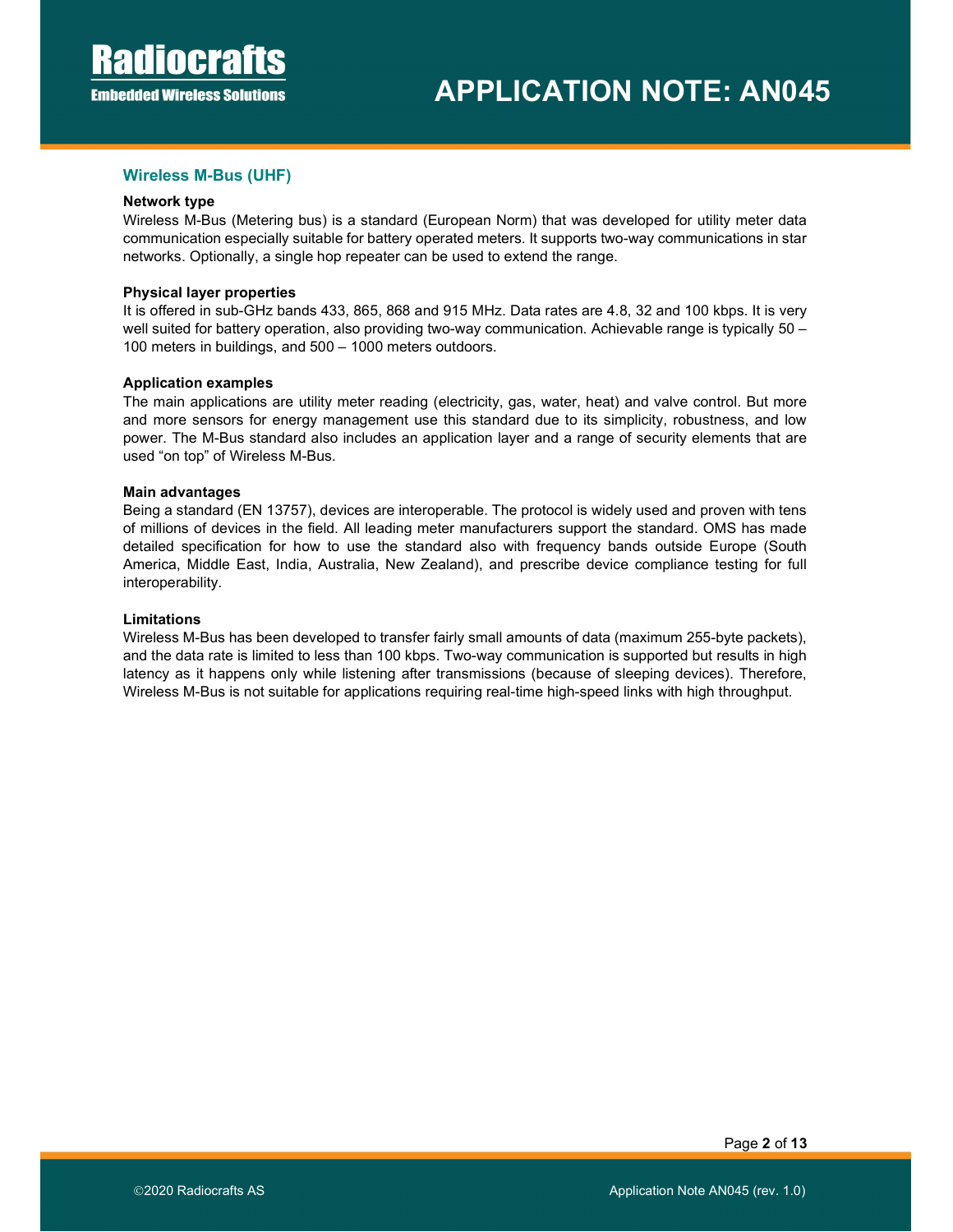## Wireless M-Bus / Wize (VHF)

#### Network type

Wireless M-Bus (Metering bus) at 169 MHz is a fairly new standard (European Norm) that was developed for long range communication with gas and water meters, due to its excellent radio penetration properties. It supports star networks, and two-way communication. The Wize Alliance has made a companion standard with a detailed specification for how to use the protocol and adding new security elements (encryption and authentication).

## Physical layer properties

It uses the 169 MHz VHF band with narrowband modulation. Data rates are 2.4, 4.8, 6.4 and 19.2 kbps. It is very well suited for battery operation, despite of 500 mW transmission power, also supporting two-way communication by short reception windows after the transmission. Typical range is 1 - 5 km outdoors, even in urban areas and devices placed in hard-to-reach locations (underground, basements or pits) can be reached. Despite the low data rate, FW download OTA (over-the-air) is possible using broadcast.

#### Application examples

The main applications are utility meter reading (gas, water), valve control and distribution network monitoring. But more and more Smart City sensors use this standard due to its range and wide coverage, still being low power for battery operation with 15 – 20 years lifetime.

#### Main advantages

Being a standard (EN 13757), or following the Wize specification, compliant devices are interoperable. VHF frequency, narrowband radio and high transmission power gives very long range and very good penetration enabling communication to hard-to-reach places. Large gas and water meter reading networks are already deployed, in particular in southern Europe (France, Italy, Spain). The protocol is widely used and proven with millions of devices in the field. Wize Alliance has made a detailed specification for how to use the standard, also for non-metering applications.

## Limitations

The relatively low frequency requires a fairly large antenna  $(5 - 20 \text{ cm}$  helical antennas is typically used) to be efficient. During the transmission, current consumption is high and must be supported by large batteries (typically AA-cells) and super-capacitors, even if the average power consumption is low and can give 15 – 20 year battery lifetime. The 169 MHz band is only available in Europe as a license free band. It supports quite small amounts of data (255-byte packets), and the data rate is limited to less than 20 kbps. Two-way communication only with very high latency (only after transmission).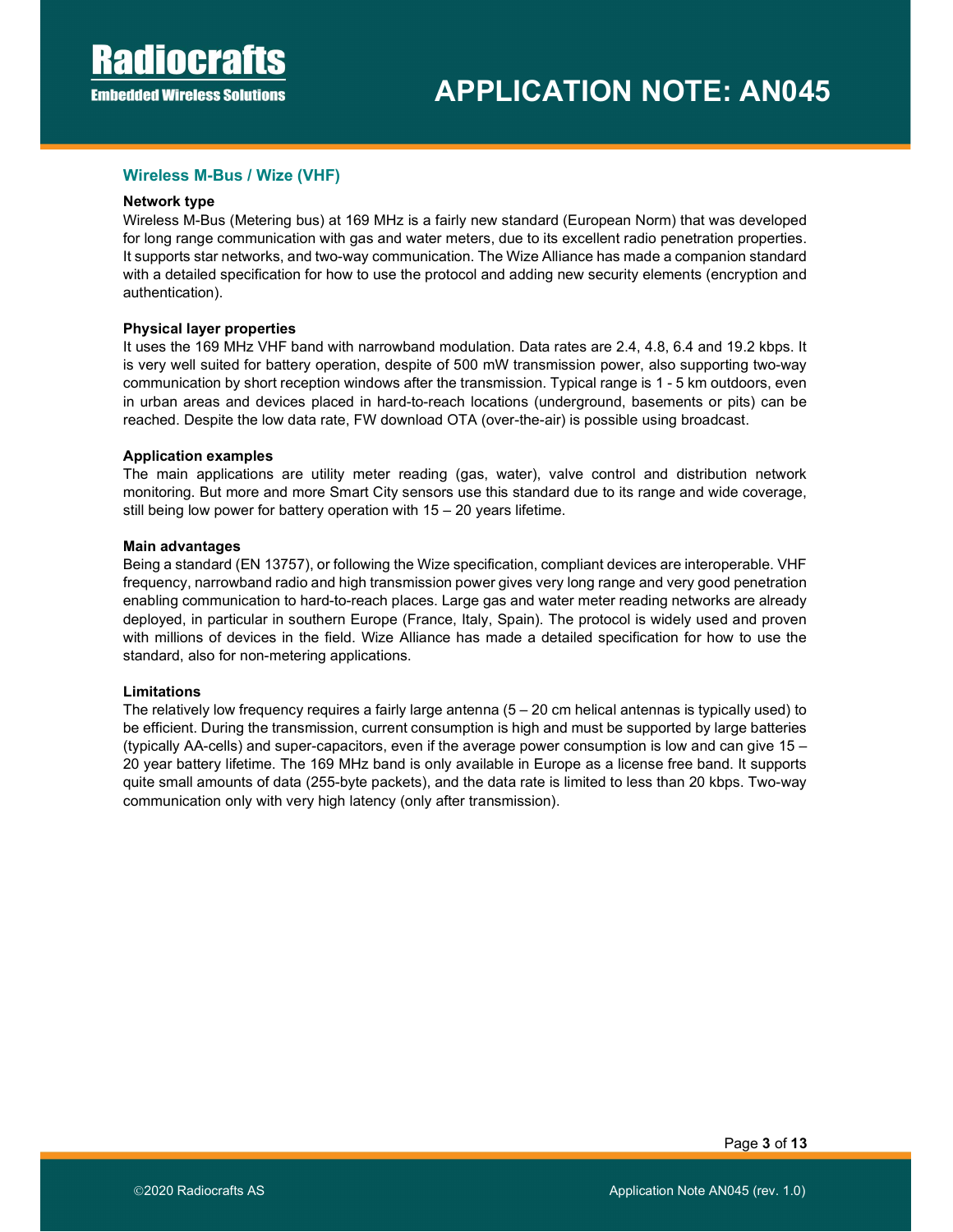## RC232

#### Network type

The RC232 protocol is a Radiocrafts proprietary protocol for peer-to-peer communication and star networks. It is designed as a "cable replacement" with UART interface, for two-way communication. A multihop feature can be used to extend the range.

#### Physical layer properties

The RC232 is a large product family with frequency variants covering "all" license-free bands including 169, 433, 865, 868, 915 and 2450 MHz. Data rates are configurable from 1.2 to 250 kbps, supporting two-way communication. Narrow band modules (12.5 and 25 kHz bandwidth) and high power (500 mW) modules are available. RC232 is very well suited for battery operation, using the sleep mode. Typical range is 50 – 100 meters in buildings, and up to 10 km outdoors (depending on frequency, modulation and output power).

#### Application examples

The main applications are industrial bus communication, sensor networks, data collection and control (SCADA). Due to their simple integration and use, they are used in a wide range of products in many different applications and are the "working horse" among the Radiocrafts modules.

#### Main advantages

RC232 is very easy to use, acting as a transparent modem or two-way serial cable replacement with UART interface (RS232, RS485). The modules are configurable for a wide range of data rates and output power levels. Different module variants support most license-free frequency bands throughout the world, both sub-GHz and 2.45 GHz. All modules are pin compatible and can be changed to target different markets.

#### Limitations

The radio protocol is proprietary preventing interoperation with other equipment on the air. But as the data channel is transparent, any application protocol can be transferred. The protocol does not provide retries or acknowledge, leaving this to the host application protocol. As a cable replacement, note that the radio channel is half-duplex, not supporting full duplex communication.

Page 4 of 13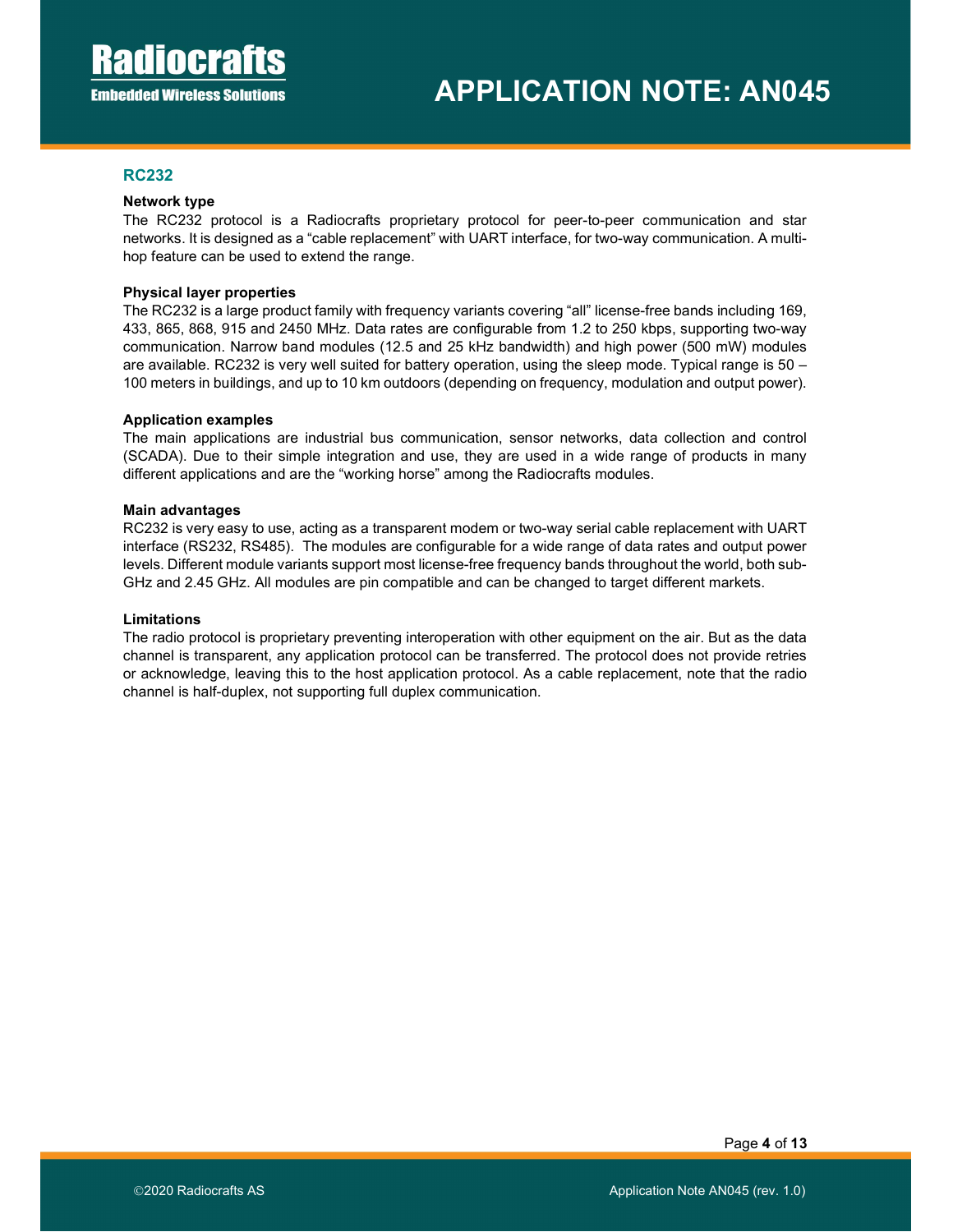## **Tinymesh**

## Network type

Tinymesh is a proprietary mesh protocol. It is designed for two-way communication with uplink to a gateway by multi-hop routing within the mesh, and downlink using flooding.

#### Physical layer properties

The Tinymesh modules is a large product family with frequency variants covering "all" license-free bands including 169, 433, 865, 868, 915 and 2450 MHz. Data rates are configurable from 1.2 to 250 kbps, supporting two-way communication. Narrow band modules (12.5 and 25 kHz bandwidth) and high power (500 mW) modules are available. Typical range is 50 – 100 meters in buildings, and up to 10 km outdoors (depending on frequency, modulation and output power).

#### Application examples

The main applications are meter reading, streetlighting, industrial sensor networks, data collection and control (SCADA). It is also used as a "backbone" in building automation systems. Due to its flexibility it covers a wide range of applications.

#### Main advantages

It is easy to use and can work with multiple gateways for redundancy. The mesh networking provides alternative communication routes and hence a more robust connection. The modules are configurable for a wide range of data rates and output power levels. Different modules support most license-free frequency bands throughout the world, both sub-GHz and 2.45 GHz. All modules are pin compatible and can be changed to target different markets. The modules have configurable I/O and can be set to automatically read sensors and send data.

#### Limitations

The radio protocol is proprietary preventing interoperation with other equipment on the air. The mesh protocol will increase the duty-cycle (airtime) and therefore the amount of data to transfer should be limited.

Page 5 of 13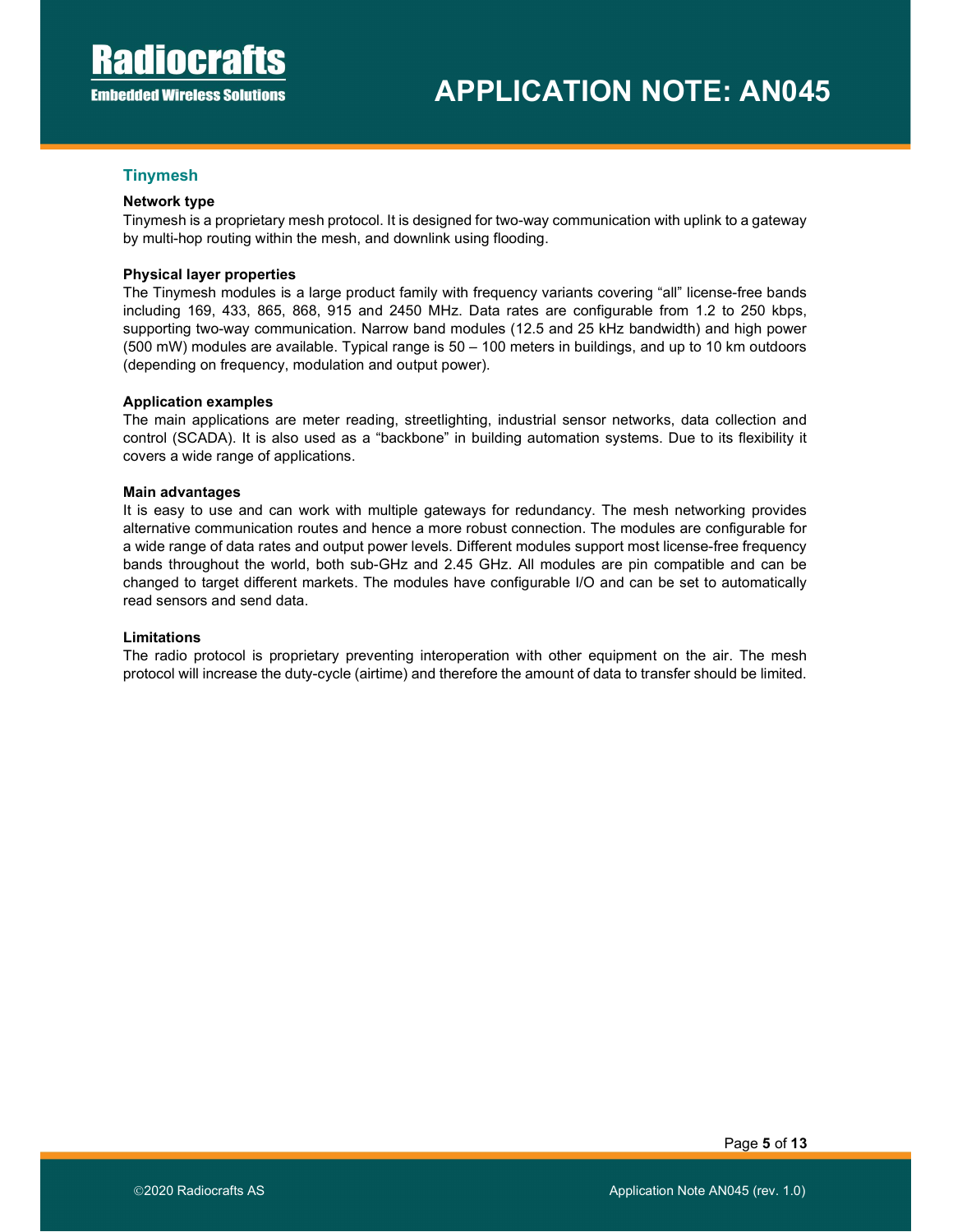## RIIoT

#### Network type

RIIoT (Radiocrafts Industrial IoT) is a proprietary protocol, utilizing a star network for data collection and control. It is designed for industrial applications with a Linux based gateway and network controller.

#### Physical layer properties

RIIoT operates at sub-GHz bands (868, 915 MHz) depending on geographical location and is based on industry standard IEEE 802.15.4. The data rate is 50 kbps, or 5 kbps for longer range. Range is typically 50 meters in a building, up to 1 km outdoors. The long range 5 kbps mode gives up to 8 km range.

#### Application examples

The main applications are industrial sensors and control, building automation, solar plants and similar.

#### Main advantages

The RIIoT network is a robust industrial solution for data collection and control. The RIIoT radio module provides an API, so that user application software (such as sensor drivers) can run directly on the module, sharing MCU resources and reducing overall hardware cost. It is a very low power module and can run on a coin-cell battery.

#### Limitations

RIIoT is a proprietary protocol, in general preventing interoperation on air with other systems. The gateway must run a network controller on a Linux platform.

Page 6 of 13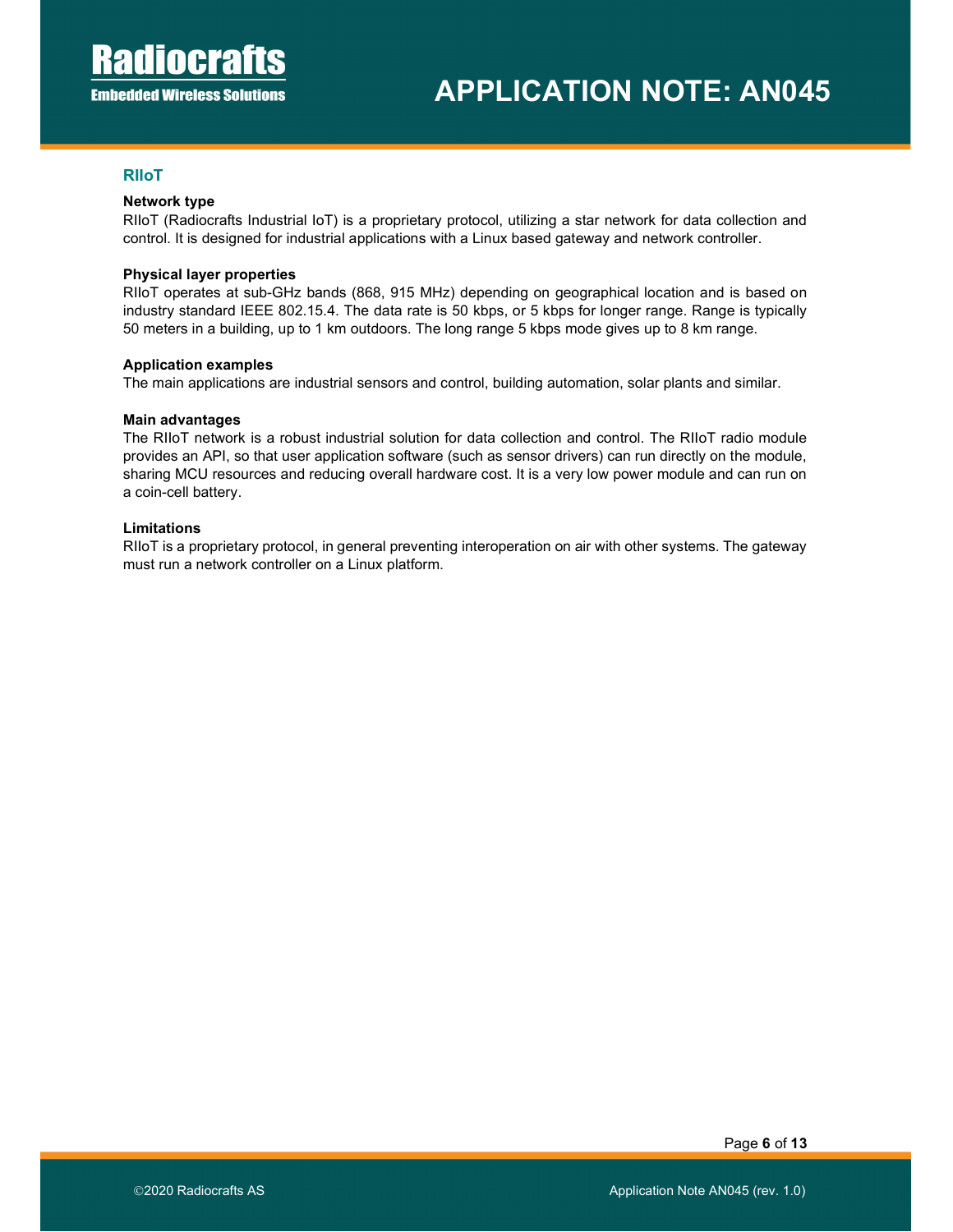## RIIM

#### Network type

RIIM (Radiocrafts Industrial IP Mesh) is a proprietary protocol but built on industrial standards like IEEE 802.15.4, 6LoWPAN (RFC 4944 and more), RPL (RFC 6550), CoAP (RFC 7252), UDP (RFC 768) and DTLS. It is a mesh protocol, thereby increasing the reliability of the network. The protocol is based on IPv6 and provides seamless interoperation with the internet through a border router. Up to 29 hops are supported, and networks with up to 1000 nodes.

#### Physical layer properties

RIIM operates at sub-GHz bands (868, 915 MHz) depending on geographical location and is based on industry standard IEEE 802.15.4. The data rate is 50 kbps. Range is typically 50 meters in a building, up to 1 km outdoors using the low RF power variant. A high power (HP) variant is available reaching more than 8 km in LoS link and up to 1 km in an urban city environment. Battery operated mesh routers ("sleepy routers") are possible by the use of a Receiver-based TSCH – Time Synchronized Channel Hopping, supported by RIIM.

#### Application examples

The main applications are street lighting, agriculture (irrigation control and soil sensors), industrial sensors and control, building automation, solar plants and similar.

#### Main advantages

RIIM is a mesh-based network taking advantage of the longer range of sub-GHz frequencies, to build robust neighborhood area networks with large coverage. Using 6LoWPAN, the radio network provides an extension to the internet, connecting devices to the cloud. It supports up to 1000 nodes in a single network. The RIIM radio module provides an API, so that user application software (such as sensor drivers) can run directly on the module sharing MCU resources and reducing overall hardware cost. It is a very low power module and can run on a coin-cell battery.

#### Limitations

RIIM is a proprietary implementation, although based on standard building blocks, in general preventing interoperation on air with other systems. The mesh protocol will increase the duty-cycle (airtime) of the router nodes so the total amount of data that can be transferred is limited for some frequency bands. Due to the long headers of internet protocols, data packet overhead will limit the amount of user data that can be contained in one packet.

Page 7 of 13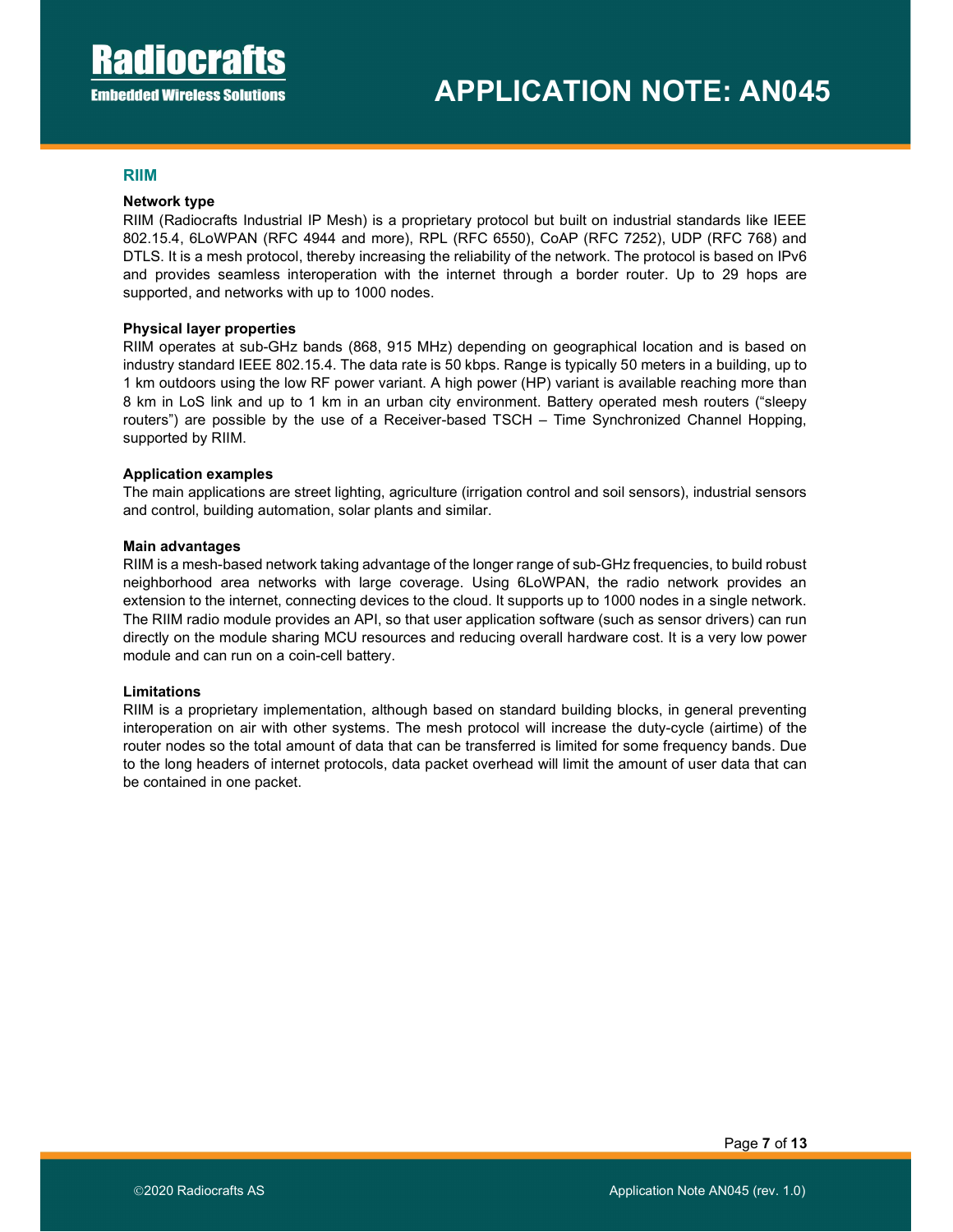## **KNX**

#### Network type

KNX RF specified by the KNX Association is a standard that was developed as a wireless extension to wired data communication for building automation. It supports star networks, and peer-to-peer with twoway communication. Optionally 6-hop repeaters can be used to extend the range.

#### Physical layer properties

It is offered on sub-GHz bands 433 and 868 MHz. Data rates are 16 and 32 kbps. It is suitable for battery operation. Typical range is 30 – 50 meters in buildings.

#### Application examples

The main application is building automation, using the KNX RF as a wireless extension to a wired KNX network, being twisted pair (TP) or powerline communication (PLC). It is typically used for lighting control, roller shutters, HVAC, and sensors and actuators for energy management of buildings.

#### Main advantages

Being a standard with device certification, devices are interoperable. By using media couplers, a hybrid network of wired and wireless devices can be used together. The KNX Association provides certification and software tools for easy installation.

#### Limitations

It is made for fairly small amounts of data (255-byte packets), and the data rate is limited to less than 100 kbps. Two-way communication is possible but yields higher battery consumption due to polling receivers. The KNX protocol is mostly limited to building automation applications.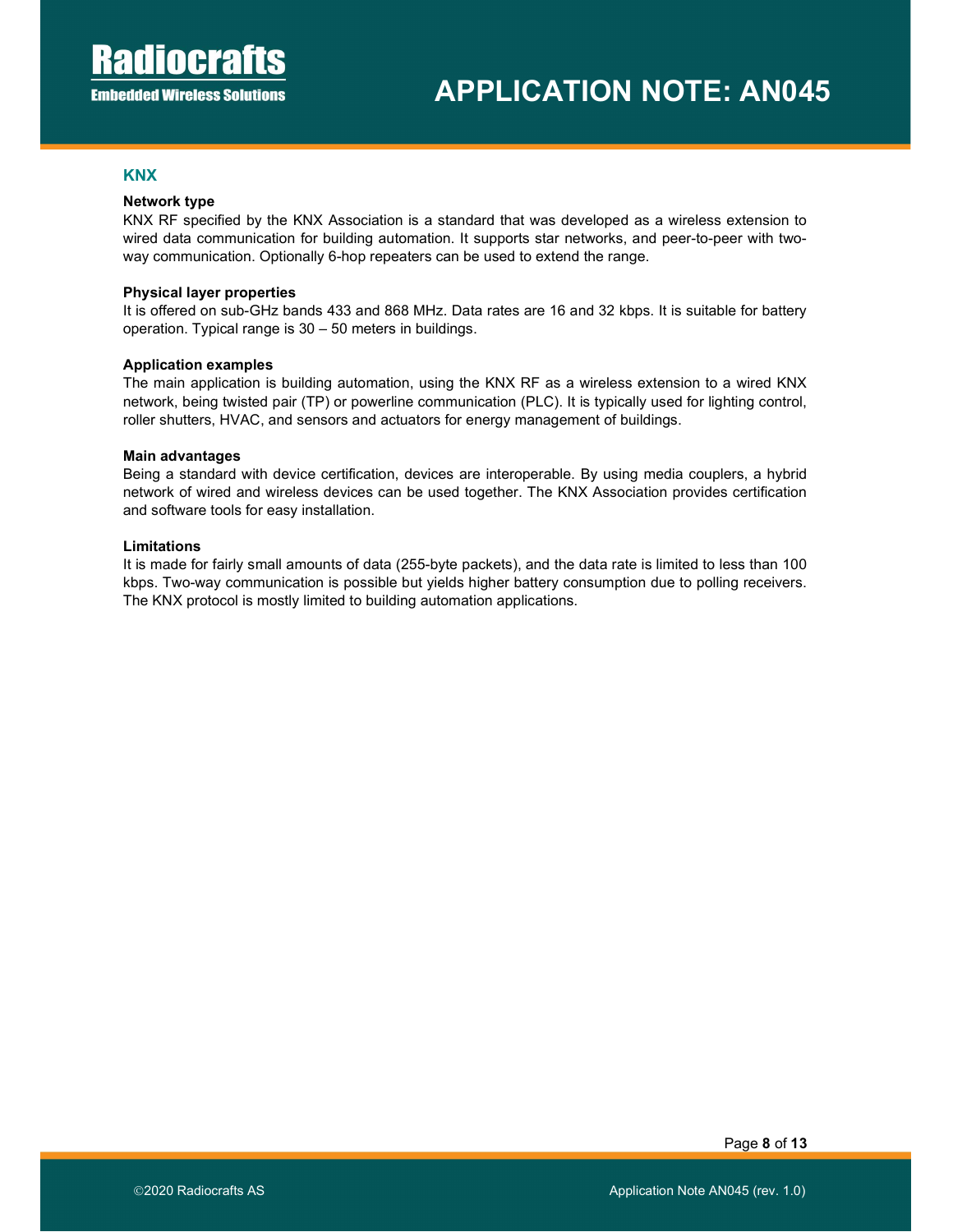## **Zigbee**

#### Network type

The Zigbee protocol is now a well-established open standard for mesh networking. It is designed for shortrange communication mainly for home and building automation.

#### Physical layer properties

Zigbee operates at 2.45 GHz being a global solution. The data rate is 250 kbps, using DSSS. Range is typically 10-30 meters in a building.

#### Application examples

The main applications are home automation such as HVAC and light control, building automation and energy management.

#### Main advantages

Being a mesh network, Zigbee can provide reliable communication in buildings with walls and obstacles. Using a global license-free band means the same design can be used everywhere, although there are some differences in permitted output power.

#### Limitations

Zigbee shares the 2.45 GHz band with Wi-Fi and Bluetooth and therefore susceptible to interference. 2.45 GHz have limited range and is attenuated by humidity (for example in concrete walls). Many different profiles and new revisions of the specification means not all Zigbee based devices will interoperate.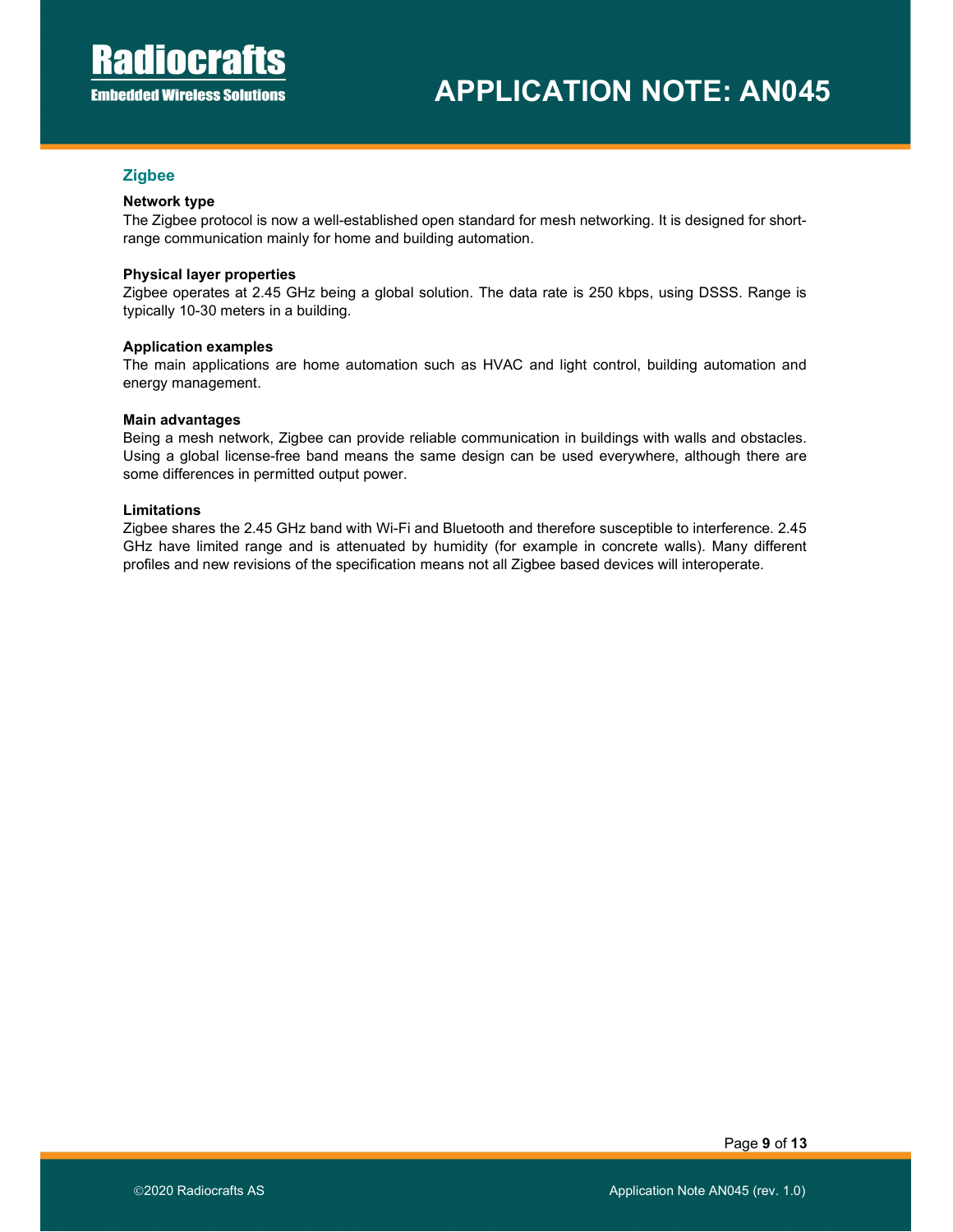## **Sigfox**

#### Network type

The Sigfox protocol is an open standard (but intellectual property rights (IPR) are owned by the Sigfox company) for LPWAN with base stations forming a star network. It is designed for collection of very small amounts of data, and it do also support two-way communication.

#### Physical layer properties

Sigfox operates in 868 and 915 MHz bands depending on geographical region. The data rate is limited to 100 and 600 bps, using ultra-narrowband radio. The coverage is typically 5-10 km around a base station. Each uplink data packet is limited to 12 byes, with maximum 144 transmissions per day. The downlink is limited to 8 bytes.

#### Application examples

The main applications are collection of Smart City sensor data (parking space, air quality, sensor data), agricultural soil and humidity sensors, industrial plants or distribution network and structure monitoring.

#### Main advantages

Easy to use, and simple deployment by connection to telecom operated base stations. The data are retrieved from a cloud service. No investment in base stations are needed, but there is a subscription fee.

#### Limitations

The use of Sigfox is limited to areas which are covered by Sigfox base stations, which is still missing in many countries or outside the main cities. The amount of data that can be carried is very limited, restricting it to simple sensor data collection, and also limited to maximum 144 messages per day. The downlink channel can only be used after a transmission and will therefore yield very long latency. There is a subscription fee for every device connected to the Sigfox network.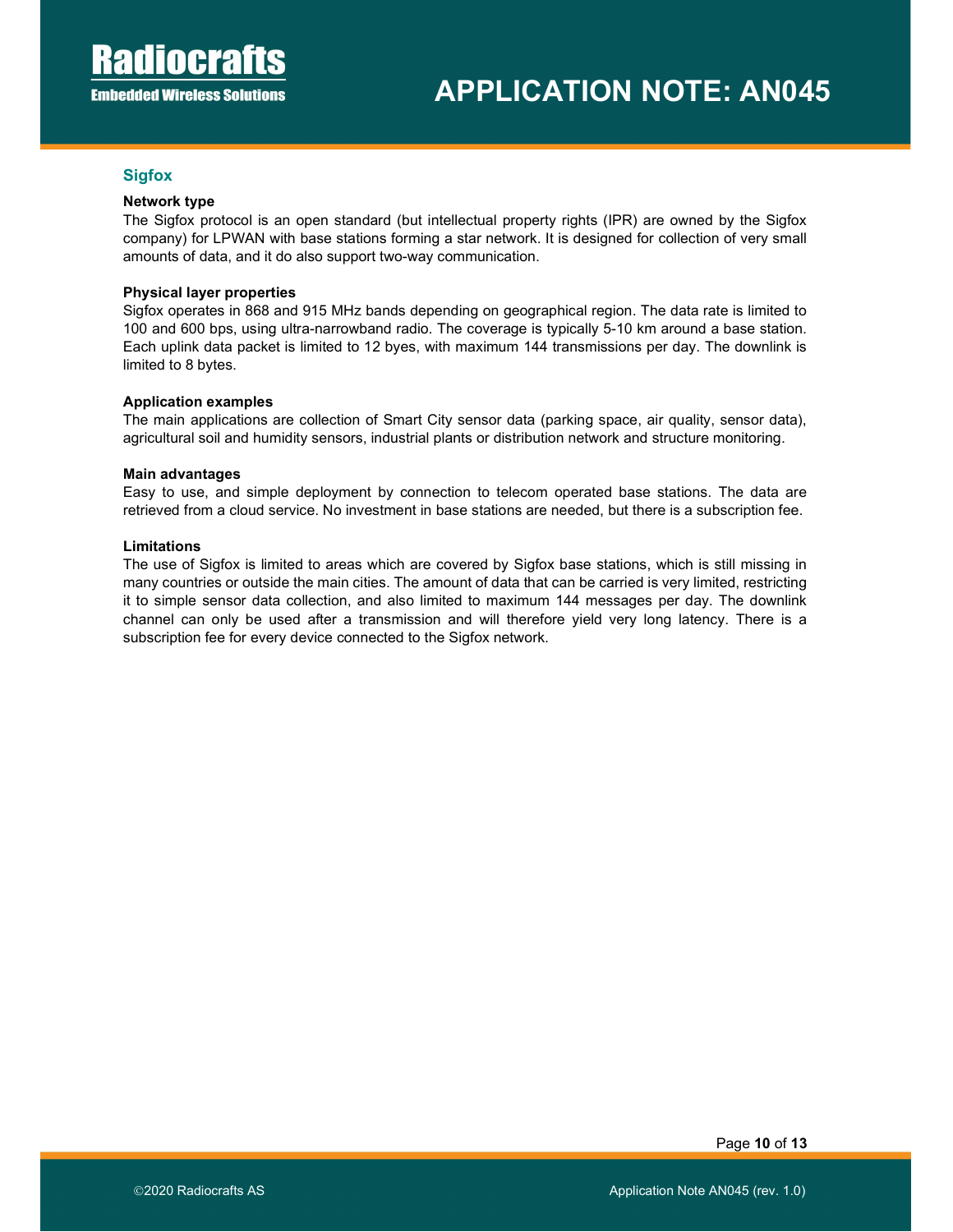## **Mioty**

#### Network type

The Mioty protocol is an open standard (ETSI specification, but IPR owned by Fraunhofer and Diehl) for LPWANs with gateways forming a star network. It is designed for collecting data in networks with a huge number of nodes in massive IoT deployments (1M+ devices), with gateways capable of receiving up to 1.5 million messages per day, in crowded and shared license-free spectrum.

#### Physical layer properties

Mioty operates on 868 and 915 MHz bands depending on geographical region. The data rate is limited to 2.4 and 10 kbps, using ultra-narrowband radio with telegram splitting (UNB-TS). The coverage is typically 10-20 km around a gateway. Ultra-narrowband radio gives very long range. This is combined with telegram splitting and forward error correction, which means the data is spread in small packets (bursts) over time and frequency. Even if 50% of the small packets are lost, the message can be retrieved by the gateway due to redundancy and heavy signal processing. Using short transmission bursts the technology is battery friendly, and lifetime of more than 20 years is achievable.

#### Application examples

The main applications are massive IoT for smart meter reading, streetlighting, Smart City sensor data (parking space, air quality, sensor data), asset tracking, infrastructure monitoring and control, agricultural soil and humidity sensors, industrial plants or distribution network infrastructure and structure (buildings, bridges) monitoring.

#### Main advantages

Using UNB-TS technology (time and frequency diversity) combined with Forward Error Correction, the packet error rate is very low even for dense networks (massive IoT) and interference from other system in a shared radio spectrum like the license-free bands. The robustness and decent communication speed open up for many applications.

## Limitations

The technology, even being an ETSI specification, is based on privately held IPR involving license fees. The technology is still new (as of 2020), and there are no public networks available yet, but private gateways can be deployed. The availability of off-the-shelf gateways is still limited to a couple of suppliers.

Page 11 of 13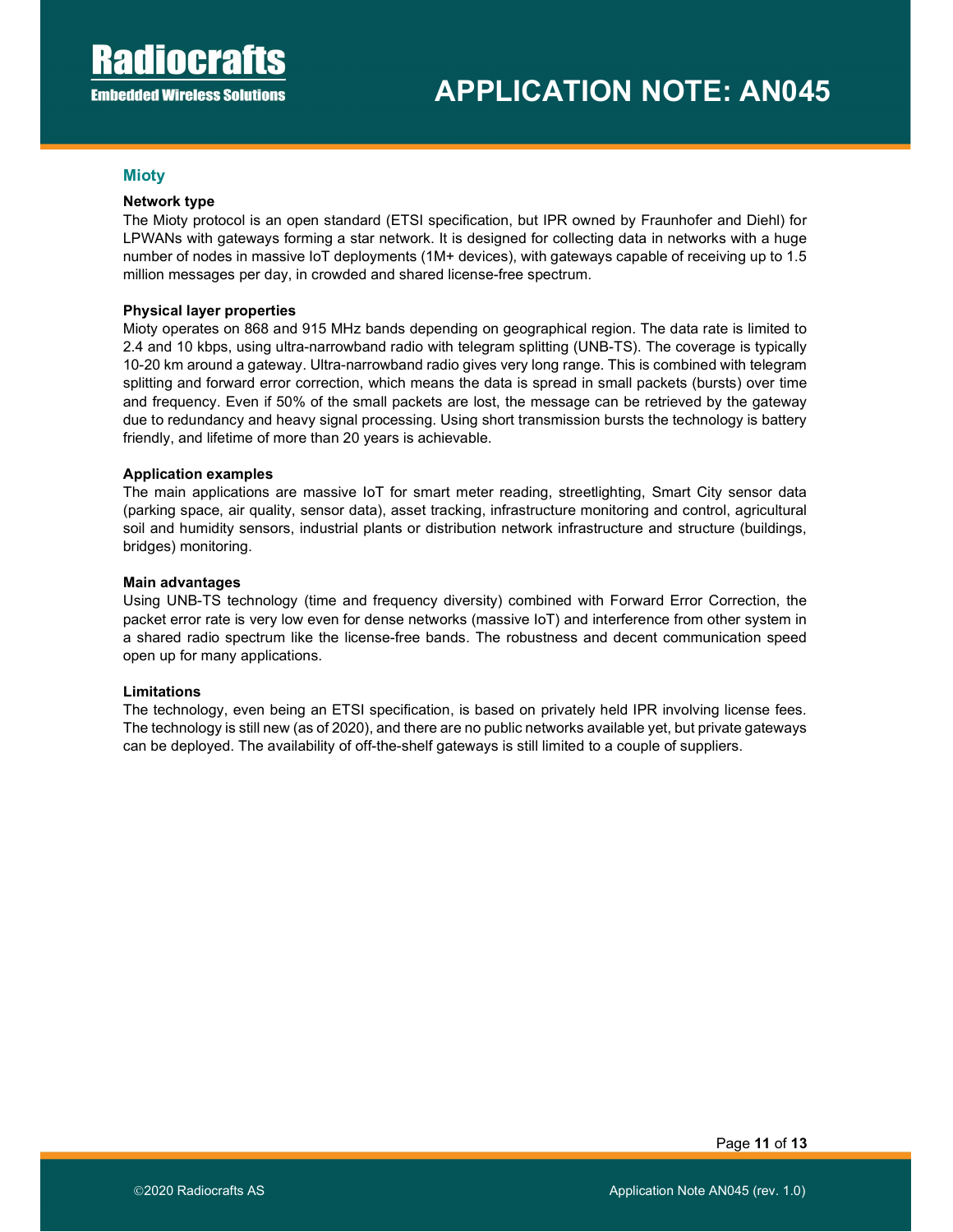# **Radiocrafts Embedded Wireless Solutions**

# APPLICATION NOTE: AN045

# Modules by technology

| <b>Modules by technology</b>            |       |                                    |         |                                                  |                                                           |  |  |  |
|-----------------------------------------|-------|------------------------------------|---------|--------------------------------------------------|-----------------------------------------------------------|--|--|--|
| <b>Technology</b>                       |       |                                    |         | <b>Radio modules</b>                             |                                                           |  |  |  |
| Wireless M-Bus 433/868 MHz              |       |                                    |         |                                                  | RC11x0/HP-MBUS3 / MSM / MPC1                              |  |  |  |
| Wireless M-Bus 169 MHz / Wize           |       |                                    |         |                                                  | RC1701/HP/VHP-MBUS4 / WIZE / MSM / MPC1                   |  |  |  |
| RC232 - proprietary P2P                 |       |                                    |         |                                                  | RC11xx/HP-RC232, RC12xx, RC17xx/HP-RC232, RC2500/HP-RC232 |  |  |  |
| TinyMesh - proprietary mesh             |       |                                    |         | RC11xx/HP-TM, RC12xx, RC17xx/HP-TM, RC2500/HP-TM |                                                           |  |  |  |
| <b>RIIOT - IEEE 802.15.4 P2P</b>        |       |                                    |         | RC18x0/HP-SPR / GPR                              |                                                           |  |  |  |
| <b>RIIM - 6LOWPAN IP mesh</b>           |       |                                    |         | RC18x2/HP-IPM                                    |                                                           |  |  |  |
| <b>KNX</b><br>RC11xx-KNX2               |       |                                    |         |                                                  |                                                           |  |  |  |
| <b>ZigBee</b>                           |       |                                    |         |                                                  | RC24xx/HP/AT/CT-ZNM                                       |  |  |  |
| <b>Sigfox</b><br>RC16xx/HP-SIG / SSM    |       |                                    |         |                                                  |                                                           |  |  |  |
| <b>Mioty</b><br>RC1880-MIOTY1 / MIOTY2  |       |                                    |         |                                                  |                                                           |  |  |  |
| <b>Modules by frequency band</b><br>169 | 433   | <b>Frequency in MHz</b><br>865/868 | 902-928 | 2450                                             |                                                           |  |  |  |
|                                         |       |                                    |         |                                                  |                                                           |  |  |  |
| MBUS4                                   | MBUS3 |                                    |         |                                                  |                                                           |  |  |  |
| <b>RC232</b>                            |       |                                    |         |                                                  |                                                           |  |  |  |
| TM                                      |       |                                    |         |                                                  |                                                           |  |  |  |
|                                         |       | RIIoT                              |         |                                                  |                                                           |  |  |  |
|                                         |       | <b>RIIM</b>                        |         |                                                  |                                                           |  |  |  |
|                                         | KNY   |                                    |         |                                                  |                                                           |  |  |  |

## Modules by frequency band

|                                       |                               | <b>Modules by frequency band</b> |         |      |
|---------------------------------------|-------------------------------|----------------------------------|---------|------|
|                                       |                               | <b>Frequency in MHz</b>          |         |      |
| 169                                   | 433                           | 865/868                          | 902-928 | 2450 |
| MBUS4                                 | MBUS3                         |                                  |         |      |
| <b>RC232</b>                          |                               |                                  |         |      |
| TM                                    |                               |                                  |         |      |
|                                       |                               | RIIoT                            |         |      |
|                                       |                               | <b>RIIM</b>                      |         |      |
|                                       | <b>KNX</b>                    |                                  |         |      |
|                                       |                               |                                  |         | ZNM  |
|                                       |                               | SIG                              |         |      |
|                                       |                               | <b>MIOTY</b>                     |         |      |
|                                       | <b>Modules by application</b> |                                  |         |      |
| <b>Application or use</b>             |                               | <b>Module family</b>             |         |      |
| <b>Metering</b><br>MBUS3, MBUS4, WIZE |                               |                                  |         |      |
| <b>LPWAN</b><br>MBUS4, SIG, MIOTY     |                               |                                  |         |      |
|                                       | NAN, Mesh<br>TM, RIIM         |                                  |         |      |
| Industrial                            | RC232, RIIoT                  |                                  |         |      |
| HA/BA                                 |                               | KNX, ZNM                         |         |      |

# Modules by application

| <b>Application or use</b> | Module family      |
|---------------------------|--------------------|
| <b>Metering</b>           | MBUS3, MBUS4, WIZE |
| <b>LPWAN</b>              | MBUS4, SIG, MIOTY  |
| <b>NAN, Mesh</b>          | TM, RIIM           |
| Industrial                | RC232, RIIoT       |
| HA/BA                     | KNX, ZNM           |

# Next step, technology evaluation

Radiocrafts offer module solutions, and custom designs for all these technologies. All modules are supported by Development Kits for easy testing, evaluation, prototyping and application development. More information, Data Sheets and User Manuals are available on www.radiocrafts.com

Page 12 of 13